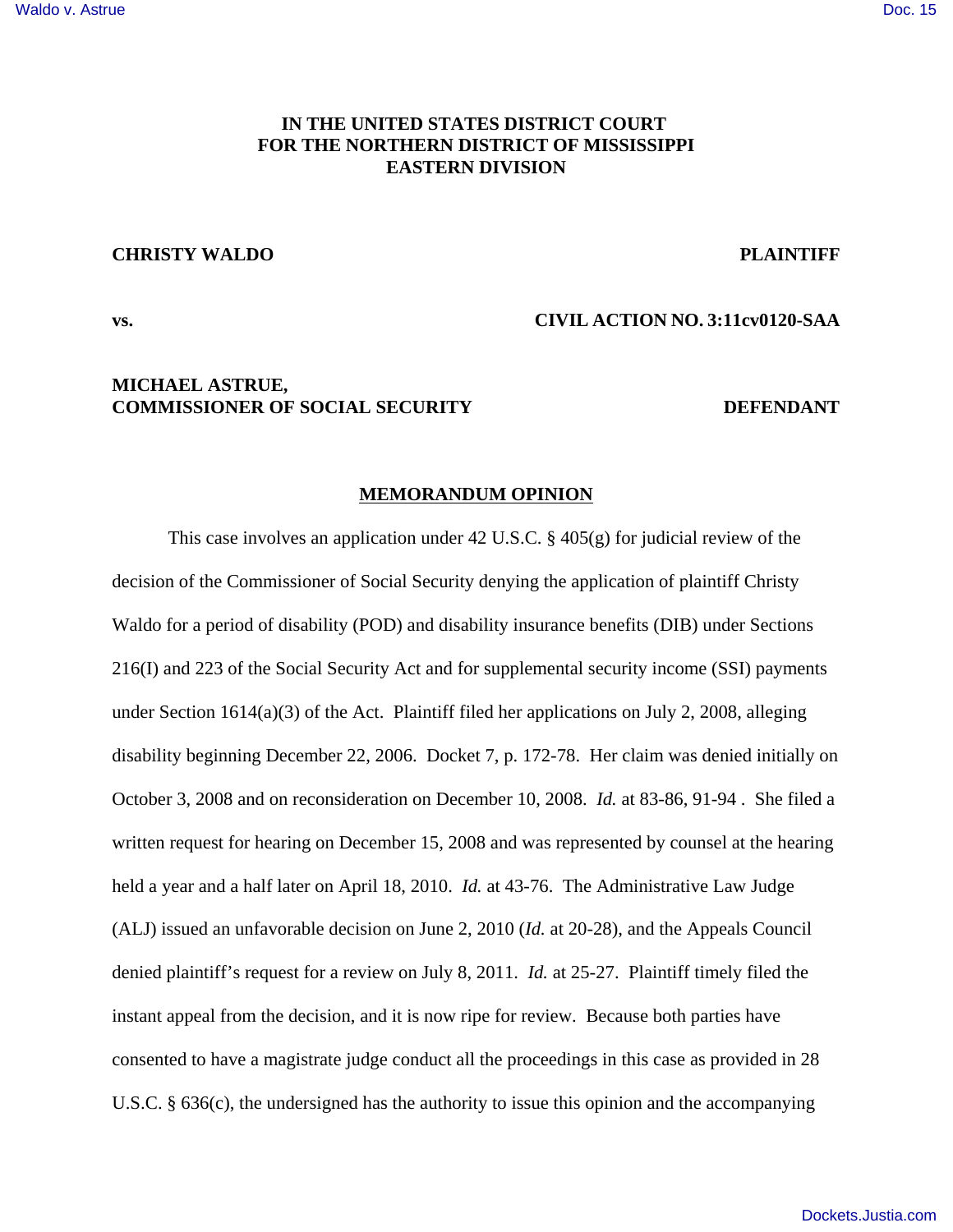final judgment.

## **I. FACTS**

Plaintiff was born on July 10, 1975 and was thirty-one years old on the alleged onset date and thirty-five years old when she filed this appeal. Docket 7, p. 51. She has a high school education and attended college for a year and a half to obtain her certification as a surgical technician. *Id.* She was previously employed as a forklift operator, waitress and restaurant manager. *Id.* at 74. Plaintiff contends that she became disabled before her application for SSI, DIB and POD due to seronegative inflammatory polyarticular arthritis, fibromyalgia, toxic psychosis, adult onset juvenile rheumatoid arthritis (Still disease), a facial lesion, headaches, and an affective mood disorder. Docket 7, p. 22. The ALJ rejected her claims of disability, concluding that even though the plaintiff had severe impairments and could not perform her past relevant work, the application of the Medical Vocational Rules (GRIDS) supported a finding of not disabled.

Plaintiff claims that the ALJ erred when he improperly considered plaintiff"s severe impairments at Step 3, did not obtain a medical expert's opinion in order to reach an RFC that was supported by substantial evidence and ignored the testimony of the VE at step 5.

Because the court agrees with plaintiff that the ALJ should have obtained a medical opinion as to both (1) whether plaintiff's severe impairments of seronegative inflammatory polyarticular arthritis and fibromyalgia combined equal a listing, particularly Listing 14.09 and (2) plaintiff's vocationally-relevant functional limitations, the court will not address the plaintiff's remaining issues.

2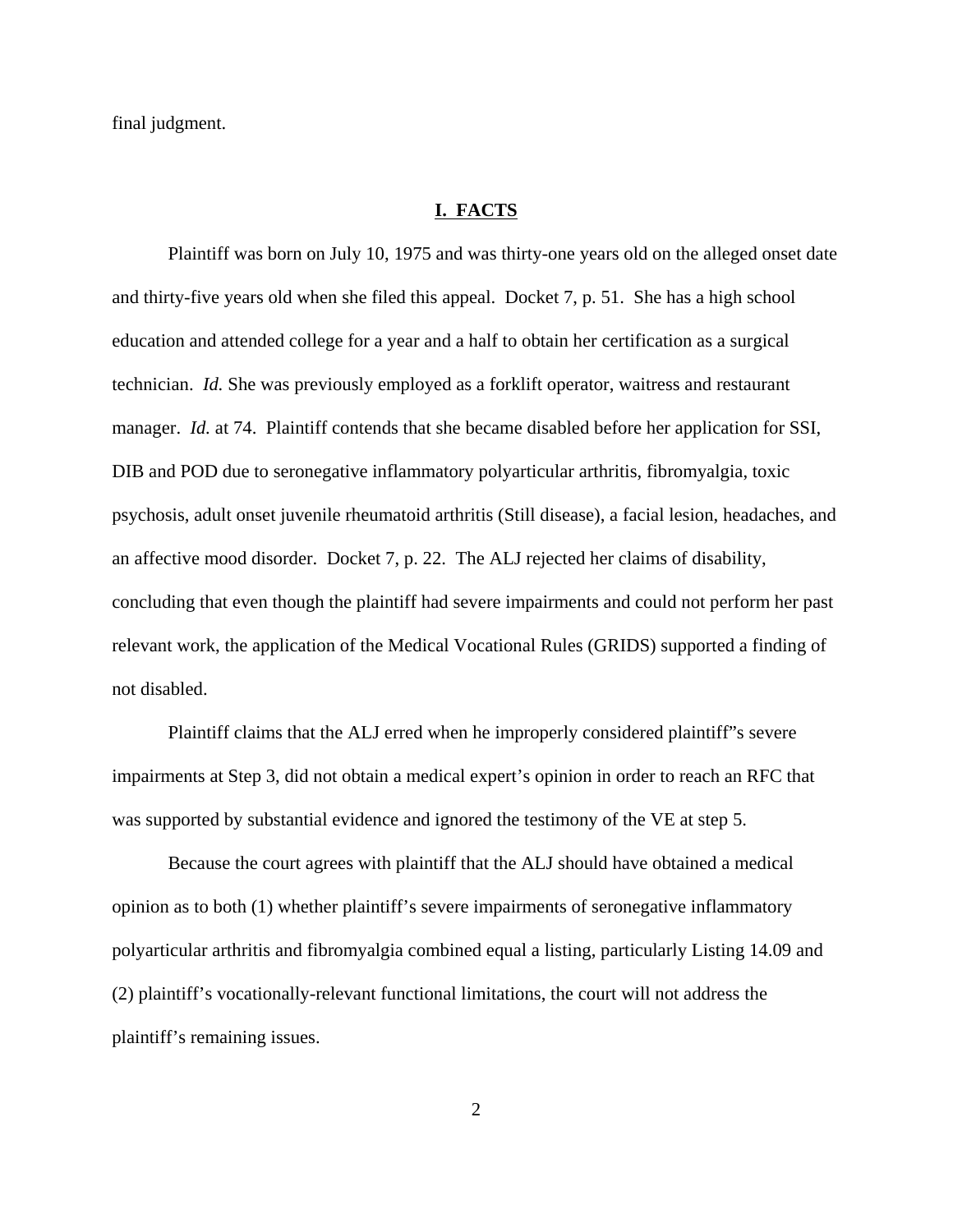## **II. STANDARD OF REVIEW**

In determining disability, the Commissioner, through the ALJ, works through a five-step sequential evaluation process.<sup>1</sup> The burden rests upon plaintiff throughout the first four steps of this five-step process to prove disability, and if plaintiff is successful in sustaining her burden at each of the first four levels, then the burden shifts to the Commissioner at step five.<sup>2</sup> First, plaintiff must prove she is not currently engaged in substantial gainful activity.<sup>3</sup> Second, plaintiff must prove her impairment is "severe" in that it "significantly limits her physical or mental ability to do basic work activities . . . ."<sup>4</sup> At step three the ALJ must conclude plaintiff is disabled if she proves that her impairments meet or are medically equivalent to one of the impairments listed at 20 C.F.R. Part 404, Subpart P, App. 1, §§ 1.00-114.09 (2010).<sup>5</sup> If plaintiff does not meet this burden, at step four she must prove that she is incapable of meeting the physical and mental demands of her past relevant work.<sup>6</sup> At step five, the burden shifts to the Commissioner to prove, considering plaintiff's residual functional capacity, age, education and past work experience, that she is capable of performing other work.<sup>7</sup> If the Commissioner proves

1 *See* 20 C.F.R. §§ 404.1520, 416.920 (2010).

<sup>2</sup>Crowley v. Apfel, 197 F.3d 194, 198 (5<sup>th</sup> Cir. 1999).

3 20 C.F.R. §§ 404.1520(b), 416.920(b) (2010).

4 20 C.F.R. §§ 404.1520(c), 416.920(c) (2010).

5 20 C.F.R. §§ 404.1520(d), 416.920(d) (2010). If a claimant's impairment meets certain criteria, that claimant's impairments are "severe enough to prevent a person from doing any gainful activity." 20 C.F.R. § 416.925 (2003).

6 20 C.F.R. §§ 404.1520(e), 416.920(e) (2010).

7 20 C.F.R §§ 404.1520(g), 416.920(g) (2010).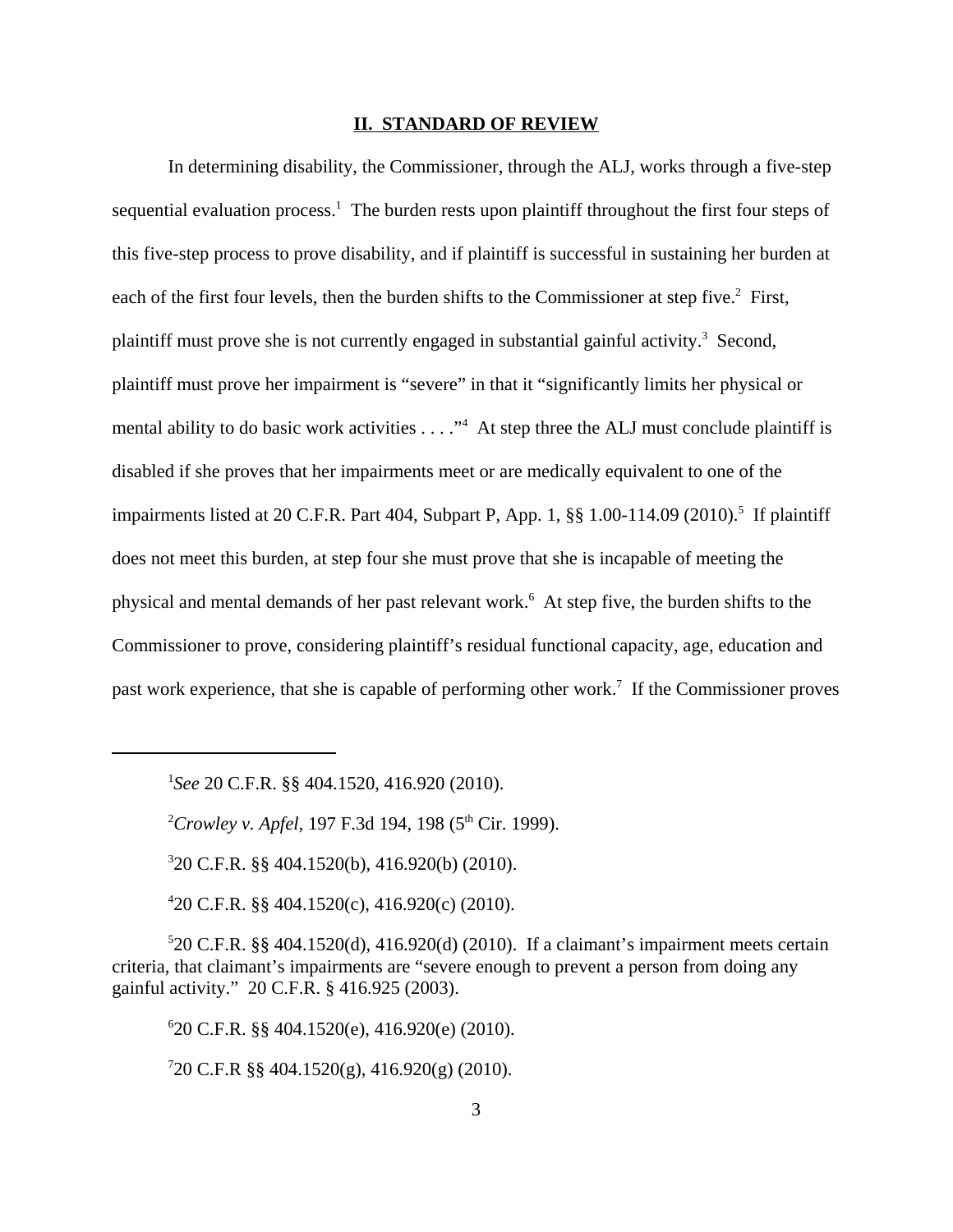other work exists which plaintiff can perform, plaintiff is given the chance to prove that she cannot, in fact, perform that work. $8$ 

The court considers on appeal whether the Commissioner's final decision is supported by substantial evidence and whether the Commissioner used the correct legal standard. *Crowley v.* Apfel, 197 F.3d 194, 196 (5<sup>th</sup> Cir. 1999); citing *Austin v. Shalala*, 994 F.2d 1170 (5<sup>th</sup> Cir. 1993); *Villa v. Sullivan,* 895 F.2d 1019, 1021 ( $5<sup>th</sup>$  Cir. 1990). The court has the responsibility to scrutinize the entire record to determine whether the ALJ's decision was supported by substantial evidence and whether the proper legal standards were applied in reviewing the claim. *Ransom v. Heckler*, 715 F.2d 989, 992 (5<sup>th</sup> Cir. 1983). The court has limited power of review and may not reweigh the evidence or substitute its judgment for that of the Commissioner,<sup>9</sup> even if it finds that the evidence leans against the Commissioner's decision.<sup>10</sup> The Fifth Circuit has held that substantial evidence is "more than a scintilla, less than a preponderance, and is such relevant evidence as a reasonable mind might accept as adequate to support a conclusion." *Crowley v. Apfel*, 197 F.3d 194, 197 (5<sup>th</sup> Cir. 1999) (citation omitted). Conflicts in the evidence are for the Commissioner to decide, and if there is substantial evidence to support the decision, it must be affirmed even if there is evidence on the other side. *Selders v. Sullivan*, 914 F.2d 614,  $617$  ( $5<sup>th</sup>$  Cir. 1990). The court's inquiry is whether the record, as a whole, provides sufficient evidence that would allow a reasonable mind to accept the conclusions of the ALJ. *Richardson v. Perales*, 402 U.S. 389, 401 (1971). "If supported by substantial evidence, the decision of the

<sup>8</sup>*Muse*, 925 F.2d at 789.

<sup>9</sup>Hollis v. Bowen, 837 F.2d 1378, 1383 (5<sup>th</sup> Cir. 1988).

<sup>10</sup>Bowling v. Shalala, 36 F.3d 431, 434 (5<sup>th</sup> Cir. 1994); *Harrell v. Bowen*, 862 F.2d 471, 475 ( $5^{\text{th}}$  Cir. 1988).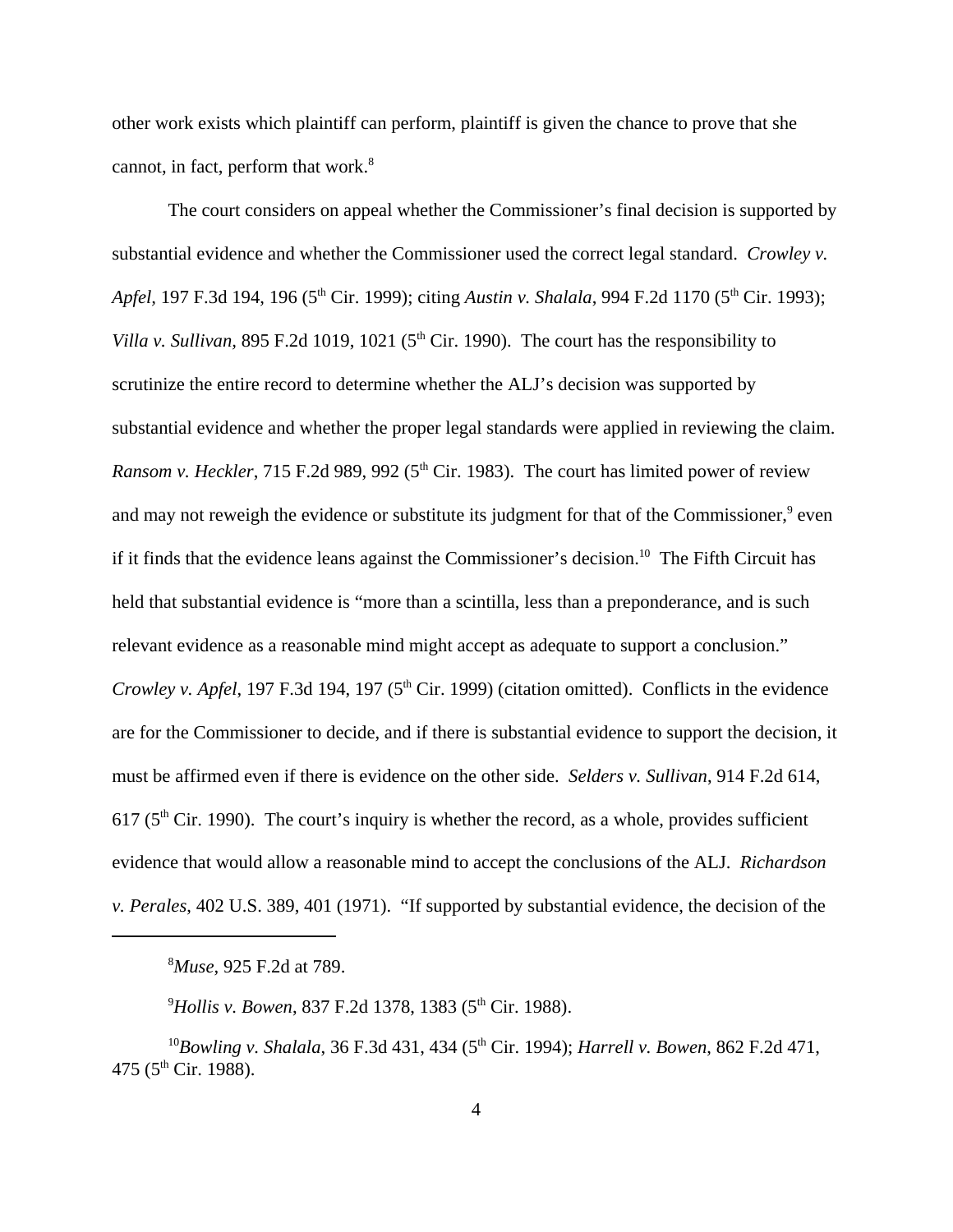[Commissioner] is conclusive and must be affirmed." *Paul v. Shalala*, 29 F.3d 208, 210 (5<sup>th</sup> Cir. 1994), citing *Richardson v. Perales,* 402 U.S. 389, 390, 28 L.Ed.2d 842 (1971).

#### **III. DISCUSSION**

Plaintiff argues that no medical opinion in the record supports the ALJ's RFC, rendering erroneous the RFC and the ALJ's ultimate decision that plaintiff is not disabled. She contends the ALJ erred in step four of the evaluation process by relying on his own opinions to conclude that plaintiff could perform a full range of sedentary work and "can lift and carry ten pounds occasionally and less than ten pounds frequently. She can stand and walk a total of four hours out of an eight hour work day. She can sit eight hours out of an eight hour workday. She can climb, balance, stoop, crouch, knee and crawl occasionally." Docket 7, p. 24. The Commissioner admits that the record lacks an examining physician's opinion as to plaintiff's ability to perform the basic demands of work, but argues nevertheless that the ALJ's opinion that plaintiff could perform sedentary work is supported by the record. Docket 12, p. 10. In other words, even though the Commissioner admits that the ALJ's opinion did not have a basis in any medical finding as to plaintiff's physical capabilities, it continues to do the same thing the ALJ did – take on the role of a physician and try to reach a conclusion as to plaintiff's capabilities from the raw medical data.

The court rejects the Commissioner's argument as untenable. The Commissioner is well aware that a as a layman, an ALJ is not qualified to interpret raw medical data in functional terms. *Perez v. Secretary of Health and Human Services*, 958 F.2d 445, 446 (1<sup>st</sup> Cir. 1991). Where there clearly is no support for the ALJ's RFC, and the error is so fundamental, the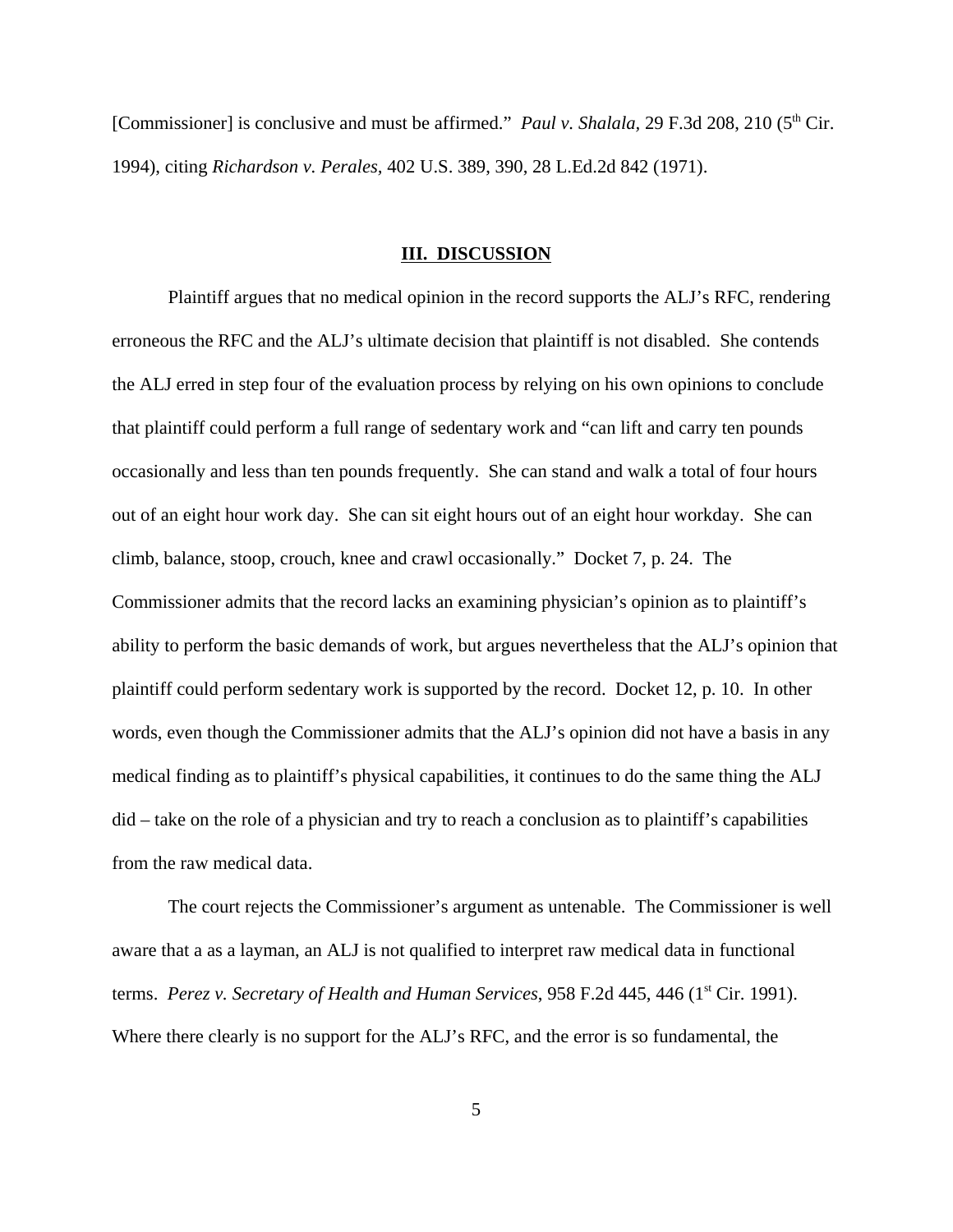Commissioner should voluntarily agree to remand for reconsideration rather than require that the court make that decision for him.

The record evidence contains quite a bit of treatment concerning plaintiff's seronegative inflammatory polyarticular arthritis and fibromyalgia, but does not contain an opinion from any treating or consulting physician setting forth plaintiff's vocationally-relevant functional limitations other than those which issued from a non-treating, consulting physician only one month after plaintiff's application for disability. Dr. Thomas Jeffcoat completed a physical residual functional capacity form on August 14, 2008, before receiving many of plaintiff's medical records. Docket 7, 566. The ALJ only afforded Dr. Jeffcoat's opinion some weight because of the additional medical records obtained at a later date and because the plaintiff's subjective complaints warranted a more restrictive RFC. Docket 7, p. 27. In other words, there is no medical opinion concerning plaintiff's vocational abilities from a physician who either treated plaintiff, had all of plaintiff's medical records to review or actually examined plaintiff. The ALJ reached his conclusion as to plaintiff's vocationally relevant functional limitations on his own after hearing plaintiff's testimony and reviewing the raw medical data.

The responsibility to determine the plaintiff's residual functional capacity belongs to the ALJ, *Ripley v. Chater*, 67 F.3d 552, 557 (5<sup>th</sup> Cir. 1995), and in making this determination he must consider all the evidence in the record, evaluate the medical opinions in light of other information contained in the record, and determine the plaintiff's ability despite her physical and mental limitations. *Martinez v. Chater*, 64 F.3d 172, 176 (5<sup>th</sup> Cir. 1995). The ALJ has considerable discretion in reviewing facts and evidence but, as a layman, he is not qualified to interpret raw medical data in functional terms. *Perez v. Secretary of Health and Human*

6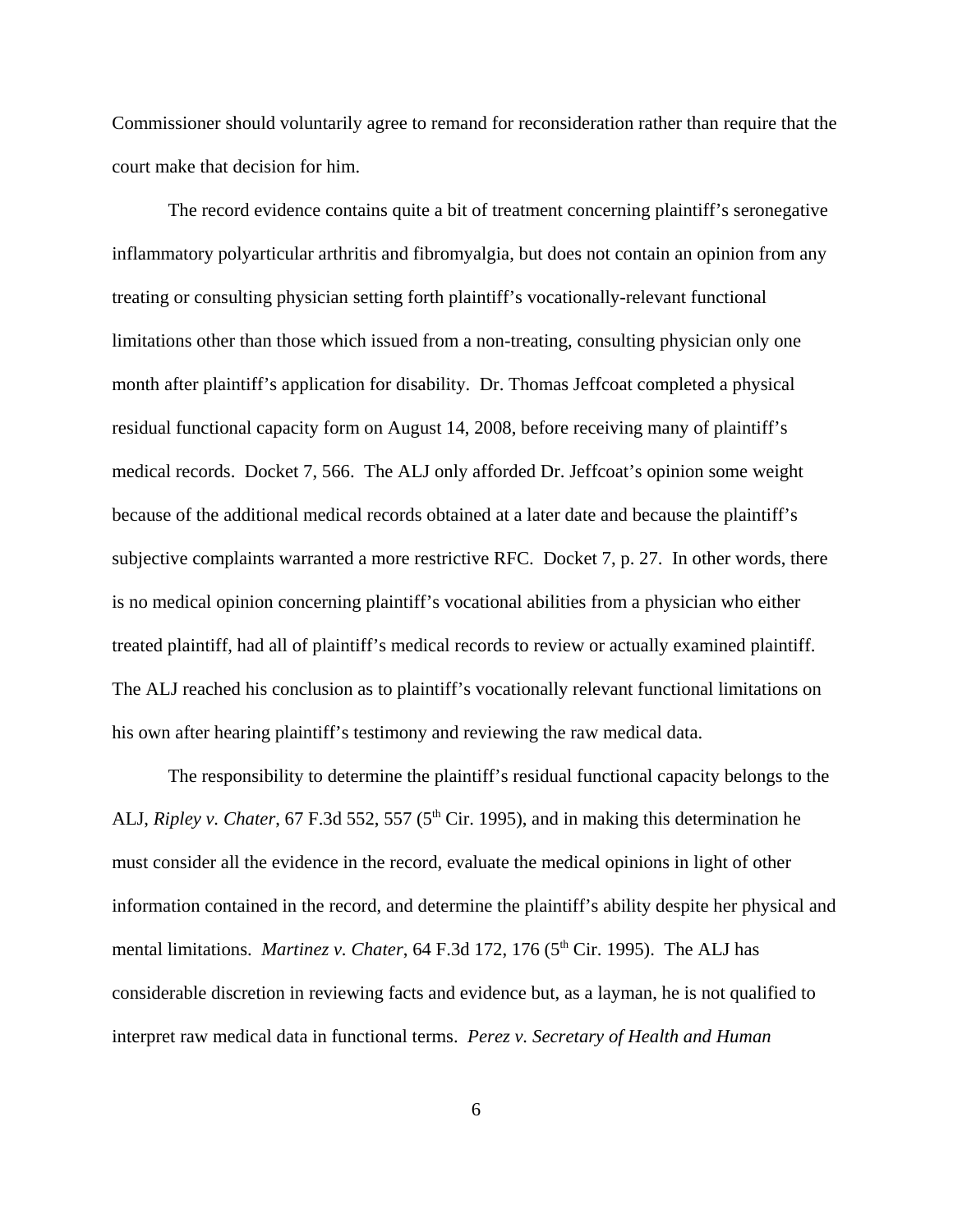*Services*, 958 F.2d 445, 446 (1<sup>st</sup> Cir. 1991) (citations omitted); *see Richardson v. Perales*, 402 U.S. 389, 408 (1971) (upholding the use of testimony from vocational expert because the ALJ is a layman). The ALJ may not establish physical limitations or lack of those limitations without medical proof to support that conclusion. *Patterson v. Astrue*, 2008 WL 5104746, \*4 (N.D. Miss. 2008), citing *Nguyen v. Chater*, 172 F.3d 31, 35 (1st Cir. 1999). "The ALJ's findings of fact are conclusive when supported by substantial evidence, 42 U.S.C. 405(g), but are not conclusive when derived by ignoring evidence, misapplying the law or judging matters entrusted to experts." *Nyugen v. Chater*, 172 F.3d at 35.

The court has examined the record and cannot locate any treating or examining physician who ever stated plaintiff was capable of lifting ten pounds either occasionally or frequently or that she can stand and walk for a total of four hours out of an eight-hour day despite the ALJ's inclusion of these findings in his RFC. As indicated by plaintiff and the Fifth Circuit, "an ALJ may not rely on his own unsupported opinion as to the limitations presented by the applicant's medical conditions." *Ripley v. Chater*, 67 F.3d 552, 557-58 (5<sup>th</sup> Cir. 1995). This appears to be exactly what the ALJ did in the subject case. In direct contradiction to both the medical evidence in the record and applicable case law, the ALJ established physical limitations without any medical proof to support those limitations, then, using those unsupported limitations, reached an RFC based upon his own extrapolation of the medical records as to plaintiff's ability to work. This process produced an improper RFC and ultimately an improper evaluation of the Grids. Therefore, the undersigned finds that the ALJ did not satisfy his affirmative duty to "ensure that his decision is an informed decision based upon sufficient facts." *Brock v. Chater*, 84 F.3d 726, 728 ( $5<sup>th</sup>$  Cir. 1996). The ALJ's decision was not supported by substantial evidence